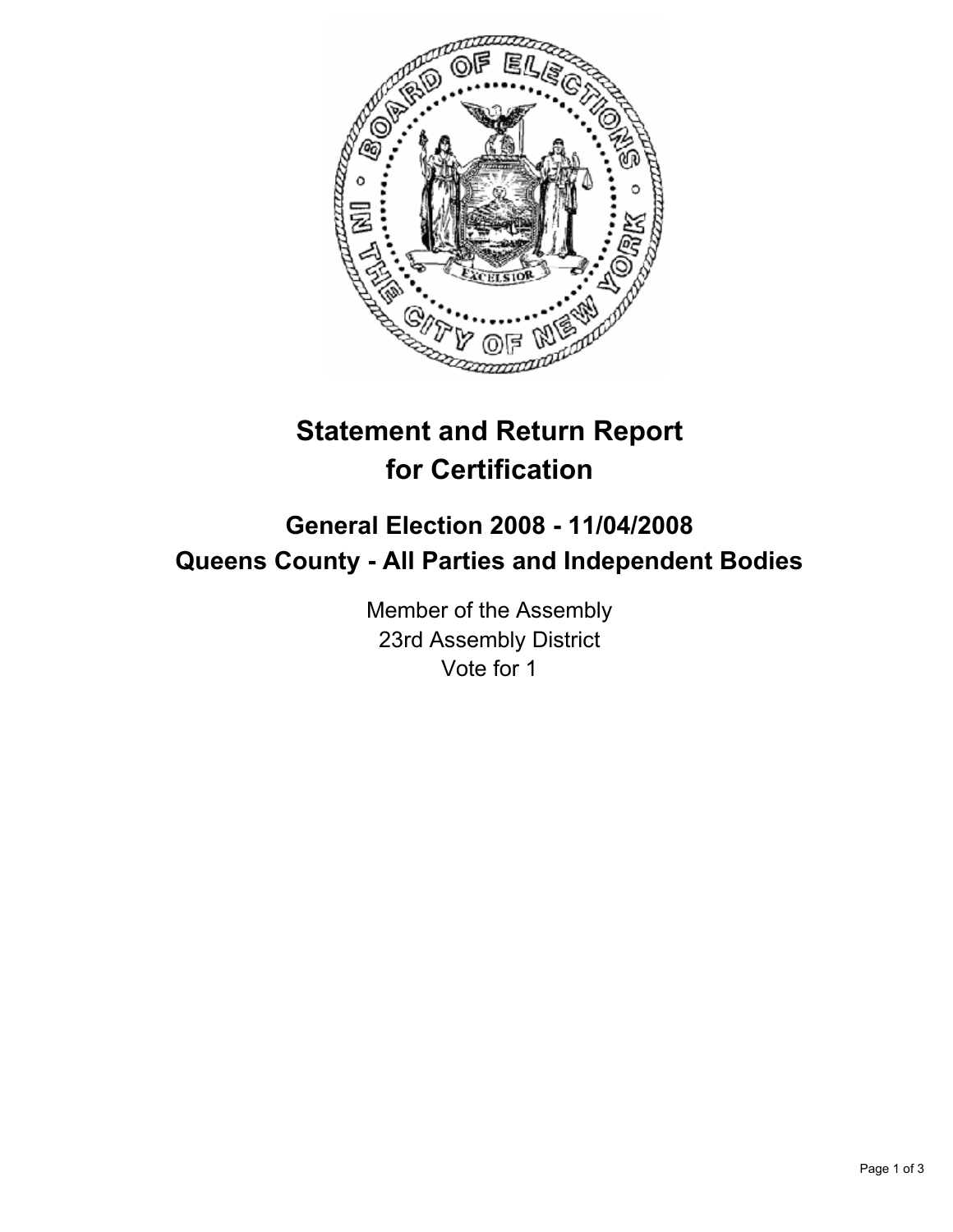

### **Assembly District 23**

| <b>PUBLIC COUNTER</b>                 | 38,324 |
|---------------------------------------|--------|
| <b>EMERGENCY</b>                      | 18     |
| ABSENTEE/MILITARY                     | 1,227  |
| <b>AFFIDAVIT</b>                      | 1,387  |
| <b>Total Ballots</b>                  | 41,223 |
| AUDREY I PHEFFER (DEMOCRATIC)         | 21,276 |
| <b>GERALD SULLIVAN (REPUBLICAN)</b>   | 9,071  |
| GERALD SULLIVAN (INDEPENDENCE)        | 582    |
| <b>GERALD SULLIVAN (CONSERVATIVE)</b> | 1,090  |
| AUDREY I PHEFFER (WORKING FAMILIES)   | 1,279  |
| FERNANDO GERACE (WRITE-IN)            |        |
| <b>Total Votes</b>                    | 33,299 |
| Unrecorded                            | 7.924  |